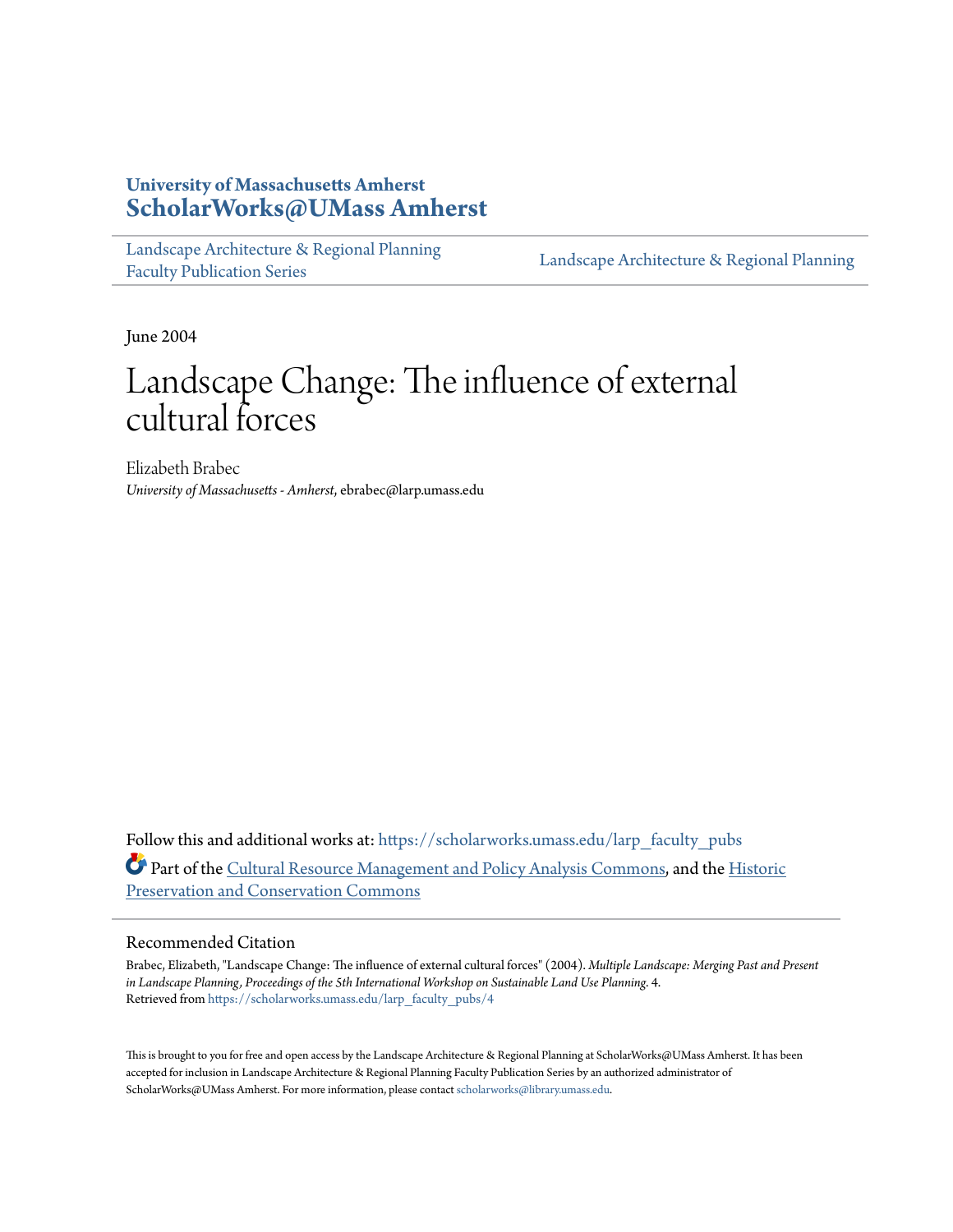

**Fifth International Workshop on Sustainable Land-Use Planning, Wageningen 2004** 

## **LANDSCAPE CHANGE: THE INFLUENCE OF EXTERNAL CULTURAL FORCES**

#### **Elizabeth Brabec**

*In the cultural 'melting pot' of a world economy, traditional, culturally-defined landscapes are being modified under a myriad of international influences. In this context, it is often difficult to identify the*  landscape and design forms that are key to maintaining local identity and a sense of place. Identifying *these forms is critical in the planning process, as local planners and decision-makers attempt to integrate new, globally-influenced development patterns in local communities and at the same time create spaces and places that will not destroy local values and associations. The landscapes, their vectors, and the changes they engendered, will be used to illuminate the design decisions made as a result of absorbing one culture's norms of land patterning into another.* 

#### **1. INTRODUCTION**

 In the cultural 'melting pot' of a world economy, traditional, culturally-defined landscapes are being modified under a myriad of international influences. Billboards from China to Warsaw tout brand new "American style" residential developments as the appropriate living standard. Corporations such as McDonalds, Pizza Hut and Staples are bringing their branded merchandise as well as architectural design and development pattern to all areas of the globe. In this context, it is often difficult to identify the landscape and design forms that are key to maintaining local identity and a sense of place. Identifying these forms is critical in the planning process, as local planners and decision-makers attempt to integrate new, globally-influenced development patterns in local communities and at the same time create spaces and places that will not destroy local values and associations.

 Landscape change is not new. It has been part of human settlements since the beginning of time, responding to cultural changes, outside influences and technology shifts. However, what is new is the speed with which landscapes are changing. Many commentators have described the resulting global loss of sense of place. In fact, it can be argued that the popularity of eco-tourism is, at least in part, the desire to find places that remain "authentic" and untouched by the trend towards global homogenization of landscapes. The field of historical and cultural landscape analysis has struggled with the issue of landscape change for the past two decades in an attempt to develop a theoretical construct for historical landscape analysis. The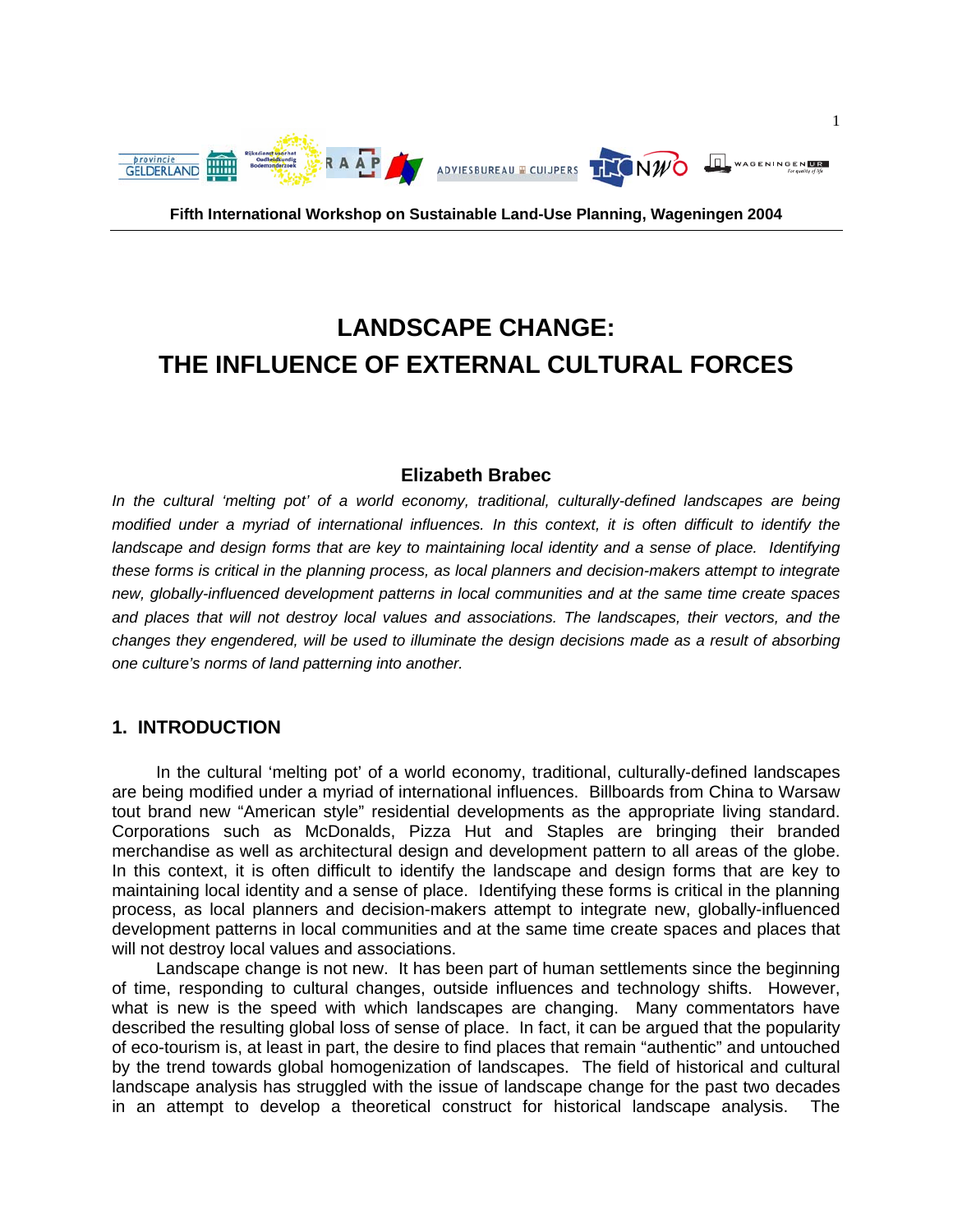anthropological and archaeological theories of material culture and settlement patterns provide a context for just such a theoretical construct, and a basis for evaluation of landscape development and assimilation between cultures (Trigger 1968; Leone 1988).

 The form and expression of material culture migrates from one society to another through a variety of vectors: warfare and conquest; human migration; the secondary diffusion of travelers; and the movement of objects and ideas through trade. The process of landscape change enabled by these vectors, can then be identified as a series of design choices. Deetz (1968), in his investigation of material culture, states that 'any man-made object...is the end result of a series of decisions' (Deetz 1968, 32). These choices can be categorized in a framework of fundamental considerations that are often in opposition in the parent and adopting culture: 1. *symbolism*; 2. *environmental or physical features*; 3. *proxemics and functional considerations of cultural use of space*; 4. *economic decisions*; 5. *available technology* and 6. *social engineering*, where a design attribute is chosen to encourage or force a particular action or response from the user. By studying both the vectors of change, and the design choices made as a result of those vectors, we can begin to understand the creation and development of landscape pattern.

 Two landscapes will be examined and compared within this theoretical framework. The landscapes, their vectors, and the changes they engendered, will be used to illuminate the design decisions made as a result of absorbing one culture's norms of land patterning into another. The first example, the landscape of an early  $20<sup>th</sup>$  century neoclassical public park in the United States, illustrates landscape change engendered through the secondary diffusion of travelers and the movement of objects and ideas through trade. In this case, American landscape architects and designers traveled to Italy during the latter part of the 19<sup>th</sup> and early  $20<sup>th</sup>$  centuries, in order to study Italian Renaissance design. They returned with spatial concepts, design theory and specific objects and incorporated them into an ideal of the public park intended to uplift and civilize the working masses. The second landscape analyzed, is the landscape of the southern plantation. This landscape was formed by the immigration of two groups, one voluntary and one forced. The hierarchical social structure which developed as part of the plantation system, resulted the domination of the Euro-white plantation owners, over enslaved blacks of African origin that lead to a landscape dominated by the influence of the plantation owners.

 This theoretical framework and its application to the two cases can provide insights into the modification of landscape forms and spatial organization, and can provide a basis for appropriate implementation of cross-cultural design efforts. By defining the basis and extent of change resulting from the interaction of cultures and the vectors of change, the degree to which the resulting landscape reflects the attitudes and values, and the environmental, social, economic and political conditions of the adopting society can be illuminated. The analysis provides a first step in understanding the forces at work in the current worldwide dissemination of landscape patterns, and the process by which historical meaning and sense of place can be retained in a changing landscape.

#### **2. CASE 1: THE ADOPTION OF DESIGN**

 At the turn of the 20th century, neoclassical design was taking the United States by storm. From public buildings and grounds to private residences and sculptural arts, the most prominent style in the country was neo-classical. Spurred by the architecture and landscape epitomized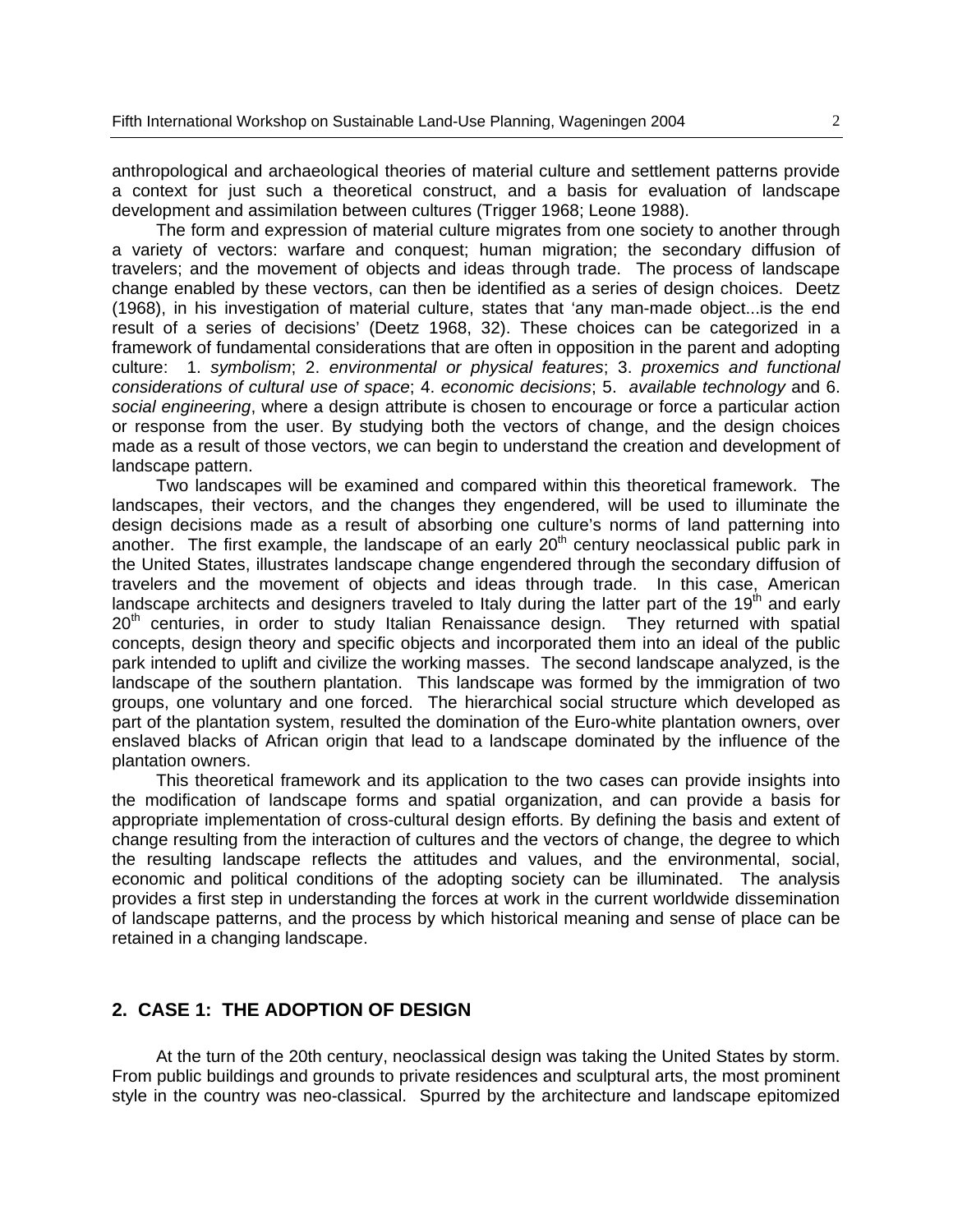by the Chicago World=s Columbian Exposition of 1893, the desire for neoclassical design in cities and towns was dubbed the City Beautiful Movement. In fact, this design movement was so strong that its effects were apparent in the form and design of public parks for most of the first half of the 20th century (Pergill and Volkman 1993).

 Of course support for the style was not unanimous, and it was variously decried as being imitative pastiche and a symbol of excessive wealth and prestige (Morgan 1995). However, its proponents promoted neoclassical style as the vehicle trumpeting America=s coming of age as a world power, moving America from the status of backwoods colony into the modern world (Pergill and Volkman 1993). For this reason, the style was the affirmation of being both modern and American. This analysis will focus on how the neoclassical style transcended pure imitation to become a truly American style by looking at the premier neoclassical public landscape in the country, Meridian Hill Park in Washington, D.C. Located approximately one and one-half miles north of the White House, Meridian Hill Park remains one of Washington, DC's most significant public spaces. The park was designated a National Historic Landmark in 1994, as "an outstanding accomplishment of early 20th-century Neoclassicist park design in the United States" (Carr 1993).

#### **2.1 Italian Renaissance Meets American Neoclassicism**

In the cultural  $\rightarrow$ melting pot= of the United States, it is intuitively obvious that landscape preferences and styles develop from a myriad of influences. However, there is difficulty in clearly evaluating and clarifying those influences, in this case to understand the extent to which neoclassicism was purely imitative. Important to the understanding of the adoption of material culture between different societies is the mode of contact and introduction of the design ideas.

 In terms of neoclassical design, some diffusion of the material culture was due to the importation of artifacts. The importation of artifacts took place in two forms: direct importation of artifacts such as statuary, urns and obelisks, or, more commonly, the representation of those artifacts in sketches or photographs. The vast majority of the movement of design ideas came through secondary diffusion, a process through which individuals visit and return with impressions that they publicize and implement at home Deetz 1968). American designers gained an understanding of the gardens they were emulating through three methods of secondary diffusion: travel and direct viewing of the existing gardens and garden remnants, university courses devoted to the neoclassical style and popular books and published articles of the period.

 Since landscape is not as portable as other material culture, influences are transferred through the importation of landscape ornaments, and/or through photographic representations. The limitations of these modes in presenting the full scope of the landscape form tends to create an iconographic or sceniographic representation of the parent landscapes. Icons in the form of specific features would be either directly imported or copied from sketches and photographs creating a landscape which contains specific ornaments but does not implement them in the same manner or in the same context as the parent landscape. Alternatively, scenes from photographs would be reproduced in whole or in part in the adopting landscape, reinforcing a sceniographic approach to landscape design.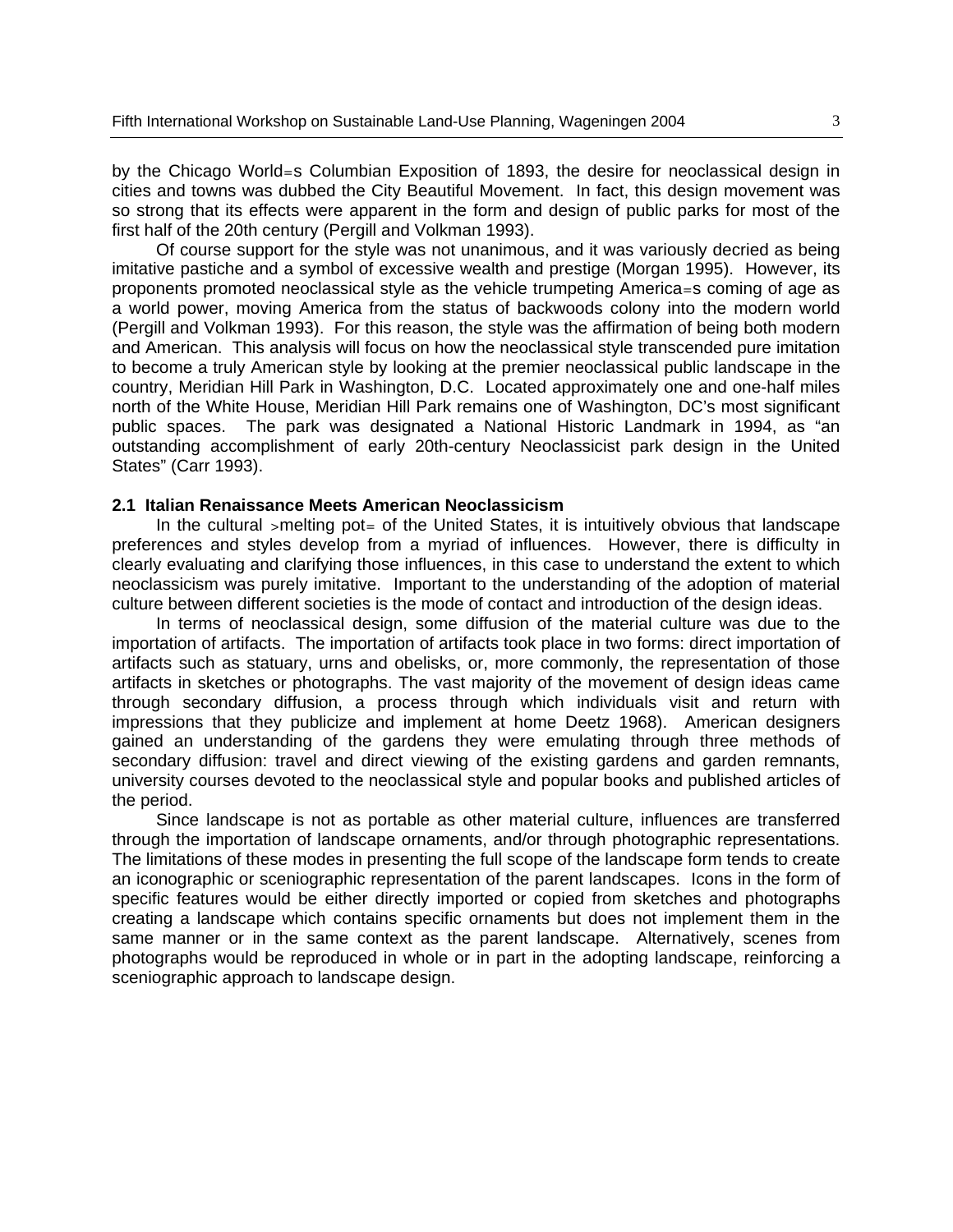Several published books were central to the neoclassical landscape movement and the development of sceniographic and iconographic tendencies: Charles A. Platt=s *Italian Gardens* (1894), Edith Wharton=s *Italian Villas and their Gardens* (1903), Charles Latham=s *The Gardens of Italy* (1905) and a compilation of papers presented at the American Society of Architects conference in 1900 and subsequently published in a book of three essays, *European and Japanese Gardens* (1902). While Platt, Wharton and Latham brought their appreciation of Italian gardens to a wider American audience, Guy Lowell in *American Gardens* (1902) focused his arguments on the development of American style and the importance of its derivation from European precedents. Other books, such as Shepherd and Jellicoe=s 1925 *Italian Gardens of the Renaissance* and Nichols 1928 *Italian Pleasure Gardens*, were later editions that answered the demand for additional literature on Italian gardens and helped to reinforce the predominance of the neoclassical style.



**Figure 1: A perspective view of Burnap's original plan for Meridian Hill Park (Burnap, 1916)** 

#### **2.2 The agents of diffusion: designers and decision-makers**

 George Burnap, former professor at Cornell University and leading staff landscape architect for the Office of Public Buildings and Grounds in Washington (1910 to 1916), created the initial and enduring design concept for the park in 1913 (figure 1). Since he developed the design concept before his first visit to Italy in 1914, the influence of published writings and images on the design is underscored. Burnap was joined at Public Buildings and Grounds in 1911 by architect Horace Peaslee, a student of his at Cornell (Landscape Architecture 1959); (The National Cyclopedia of American Biography 1962), who succeeded Burnap as the primary designer of Meridian Hill in 1917 and worked to complete the design and its implemenation in 1936. Peaslee traveled to Italy in 1914 with Burnap and again to Europe in 1929 to study precedents for Meridian Hill Park, so along with the importance of published sources, direct experience with Italian Renaissance gardens had a significant influence in his design of the park.

 The original design features an upper area of Baroque and French Formal influence and a lower, Italian Renaissance-inspired garden. The dramatic slope of the southern portion of the park provided a natural setting for a Renaissance-inspired water feature and a classical Italianate garden. This design approach was clearly adopted in Burnap's initial plan of 1913, and continued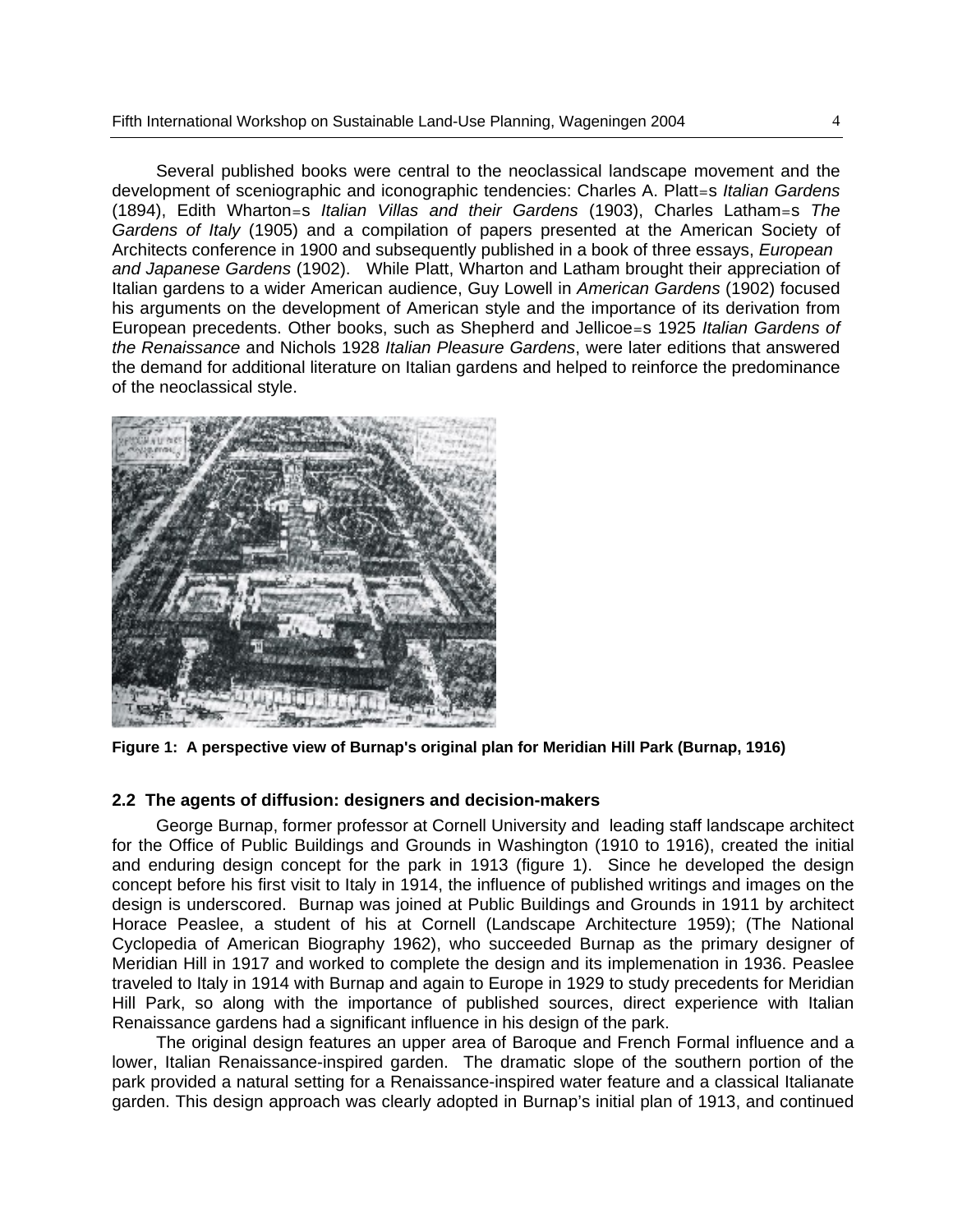in simplified form through implementation in the 1930's. Below the great terrace and clearly visible in the perspective view, the 1914 plan featured sloping, hillside gardens incorporating both plantings and water features. Central to these lower gardens was a series of eight descending basins of water that formed a cascade. Paths subdivided the lower gardens to create four boscos, distinct areas planted with groves of trees although not in the requisite quincunx or grid of the Italian Renaissance style. Each of the four groves were naturalistically planted and could be traversed by a series of meandering paths, which contrasted with the straight, direct paths framing the hillside area. South of the hillside gardens was a level plaza, anchoring the lower park.

 The final plan completed in 1936 (figure 2), illustrates the simplification of the original design, a trend that mirrored the movement of design ideals away from the more ostentatious display of the early Renaissance Revival details to cleaner, simpler, classically-inspired lines. This simplification of the park's design resulted in an overall improvement in the coherence and legibility of the spatial forms. For example, the upper area of the park was simplified from a mix of carriage drives, lawn, parking areas, fountain, boscos and concert grove to a simple, wide open mall with converging pedestrian paths leading to the Great Terrace.



**Figure 2: Plan of Meridian Hill Park as completed in 1936 (Land Ethics, Inc, 1997)**

 Italian villa gardens were symbols of power during the Renaissance, and as an integrated architectural and landscape composition were "pretentious pleasure garden[s] expressing the magnificence and the power of a princely name" (Kenworthy 1990). As symbols of high social, economic and political position, the gardens were intended to dazzle - they looked expensive and were expensive to build and maintain, thus limiting their development to the very wealthy members of society (Kenworthy 1990). The use of extensive water features - bubbling, splashing, spraying and rushing through the garden - statuary, and detailed ornament on every exposed hard surface reinforced the expressions of opulence, beauty and pleasure in these garden spaces. Similarly, the gardens of the French Formal tradition at Versailles and Vaux-le-Vicomte were also symbolic of power and wealth.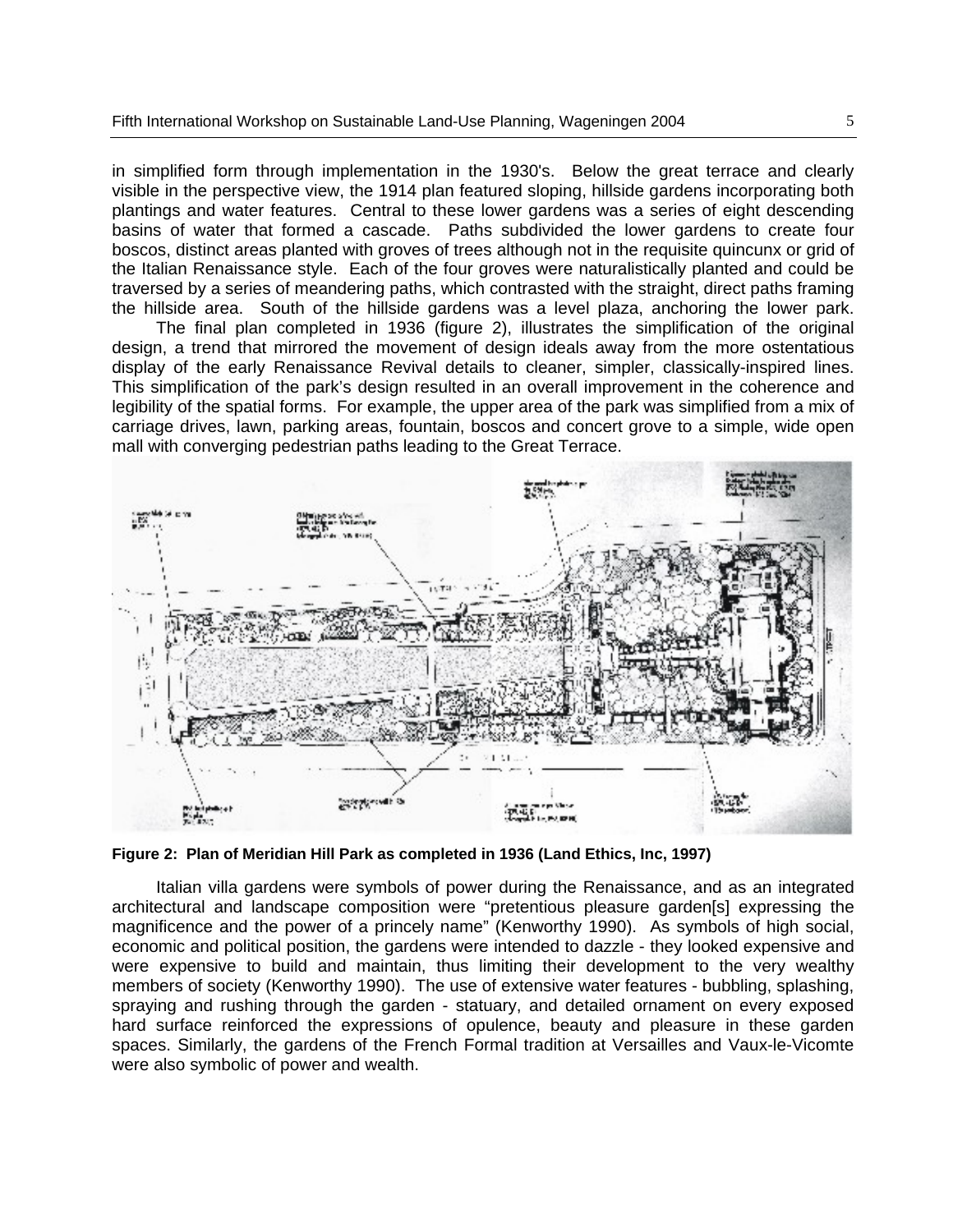In their desire to elevate the city of Washington to one of international prominence, the designers of the McMillan Commission naturally gravitated to the formal landscape tradition embodied in both the Italian Renaissance and French Formal traditions. By adopting landscapes symbolic of wealth, power and prestige, they insured that the city would attain the implied status.

 The garden ornaments identified in the turn of the century writings, sketches and photographs, as Renaissance icons were balustrades, urns, statuary, and water features, particularly cascades and water chains (Hamlin 1902). These garden ornaments were used almost slavishly at Meridian Hill Park, each having its specific precedent. For example, the fountains at each end of the upper terrace are modeled on an illustration of a fountain at the Villa Medici in Rome found in the Park Commission report (Moore 1902). In fact the entire scene is replicated, from the enframing allee of trees, to the placement of the fountain on an overlook with a long view over the city. This provides some support for the contention that the neoclassical garden, and its incarnation at Meridian Hill Park, was at least partly scenographic.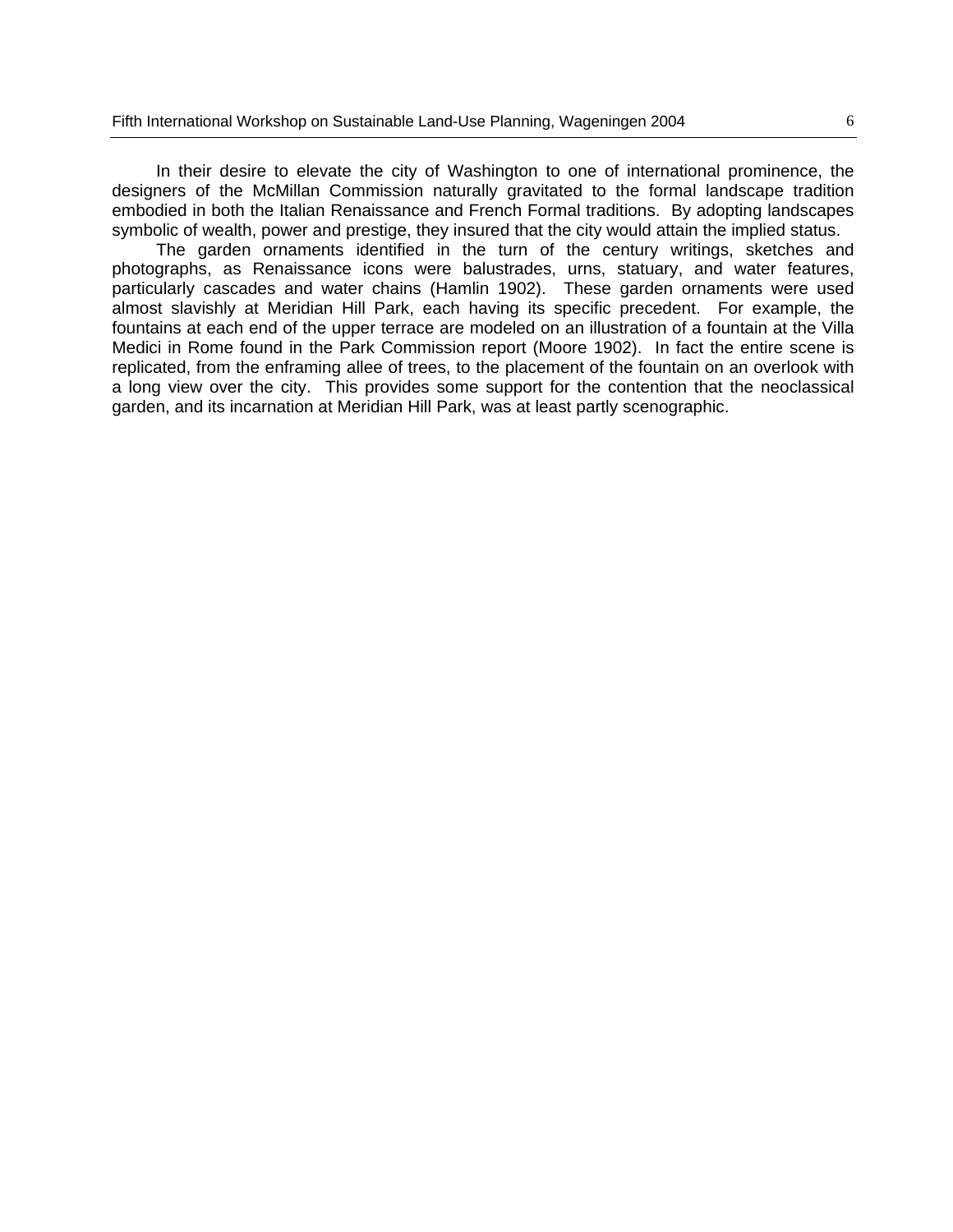

**Figure 3: The cascades at Meridian Hill Park (Land Ethics, 1996)** 

The most enduring feature of the original design for the park were the cascades, clearly the most significant feature in the park and the one most easily identified as Italian Renaissance in influence (figure 3). However the origins of the design are much more difficult to divine. There are no documentary references to specific precedents for the version of the cascade that appears in the initial design drawings of 1913 and 1914. Since Burnap had not traveled to Italy at the time he produced the original design drawings in 1913, we must turn to the published accounts of the Renaissance gardens to provide some possibilities for the origins of the design. The most probable precedent from published sources was the cascade at St. Cloud, France, designed by Thomas Francine circa 1625. Pictured in Howard's discussion of French gardens and attributed to Le Notre, the cascade is similar in scale and form to Burnap's early drawings, with a central circular feature and a vertical terminus (Howard 1902). However, as the cascade is simplified and achieves its final form in 1920, the design can only be seen an interpretive one, transcending imitation to apply the spirit of a Renaissance cascade to the given site. By that time Peaslee had acquired the personal experience of studying the villas, and modified the scale and form of those precedents into a cascade both larger in scale and simpler in form than his Renaissance examples.

 The planting design at Meridian Hill shows the greatest variation in treatment over the life of the design development, and also provides the clearest divergence of the park design from an imitative style. It is clear from Burnap's aerial perspective of the park that he intended the plantings to be architectonic in shape and form, imitative of the engravings of the Renaissance period such as those included in Platt's *Italian Gardens*. Both trees and hedges were designed to be pleached and sheared into wall-like masses, defining the edges of outdoor rooms. While the hedges lining the mall, cascades, and those forming the walls of the lower plaza were retained and implemented, the design of the planting plan by Vitale and Geiffert focused on softened tree masses echoing the images of the Renaissance gardens as they were seen in the late  $19<sup>th</sup>$  century. This softening of the landscape was also interpreted to be more American:

...American vegetation is very different from that of other countries. In spite of the fact that the same flowers sometimes grow in the American garden as in those abroad, they seem to grow differently, - less formally, perhaps, - and we, as a nation, prefer a freedom which to the English or the French gardener would almost seem like untidiness. (Lowell 1902).

 With this change in planting design, came a related a change in use of the bosco, from one of a shady and decorative feature lining strolling paths, to one of access and use for lounging and picnicking. In the original planting plan, Vitale had prescribed lawn for the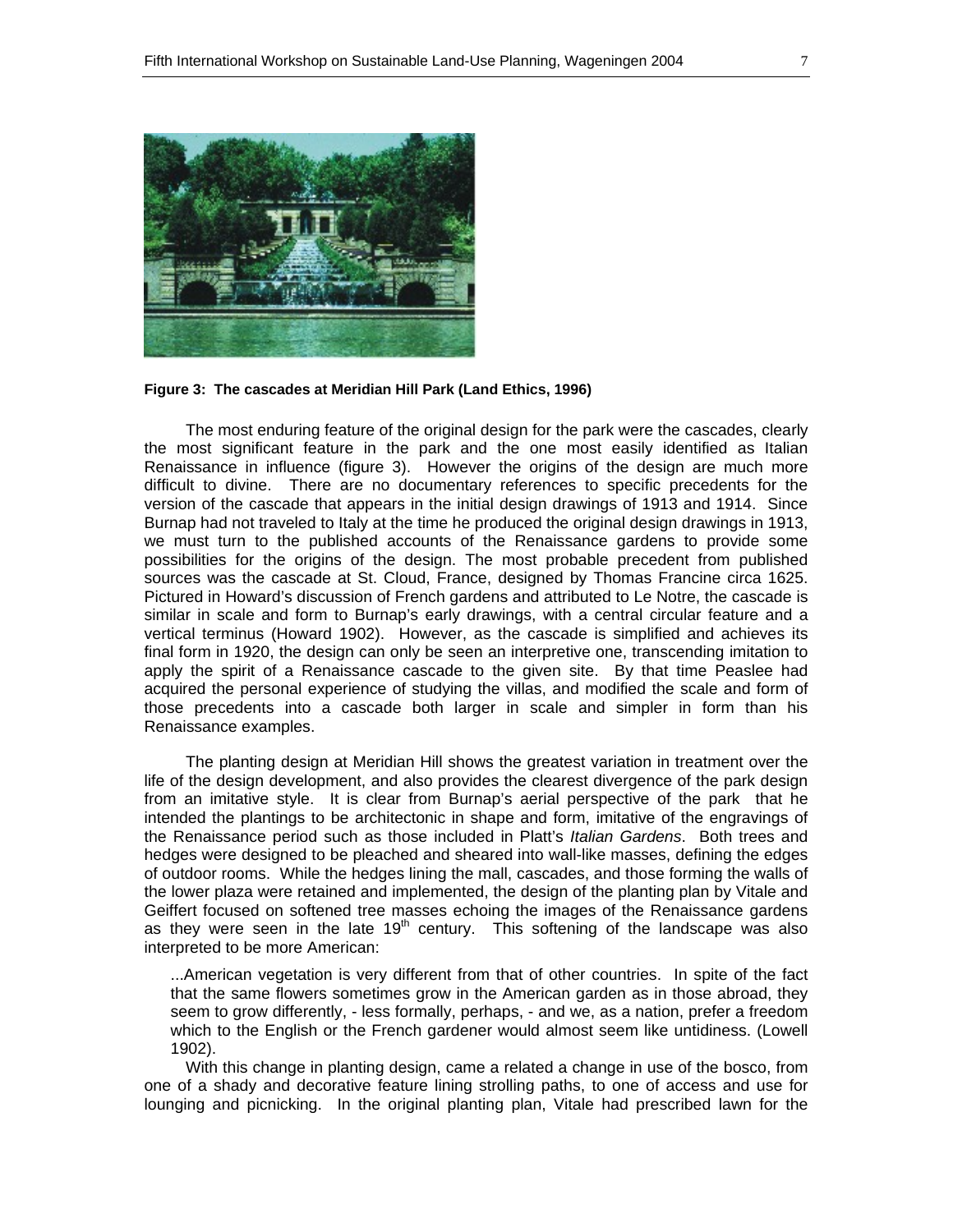ground plan, but by the mid 1930's, in a curious change of program, Payne revised the planting to English Ivy, clearly chosen to exclude loungers and more in keeping with Renaissance uses. Although the Ivy was planted, it was soon replaced by lawn, resulting in a location enduringly popular with park visitors.

 Access to public parks was of necessity open and democratic, requiring modifications for early  $20<sup>th</sup>$  century park use such as opening the grassy ground plane of the boscos for picnicking and lounging. However there was a constant friction between active recreation use and the constraints of a controlled landscape. Active recreation was patently in conflict with the image of a park intended to awe and dazzle, to provide a respite from the city, but also in a setting that was defined as fine art.

 The conflict in needs between the residents of the neighborhoods surrounding Meridian Hill Park and the vision of the park as a national treasure became severe. Although Burnap's design for the park did not include any specific play areas, by 1929 Peaslee had included three sand boxes, and by 1934 had added two hedge-enclosed areas in the central portion of the mall, clearly an adaptation of the villa garden model to public park use. Active recreation was never accommodated in the program for the park, and the conflict between user and program remained constant. The documentary record contains repeated references to inappropriate uses such as football practice and active games, all of which were discouraged by police patrols (Commission of Fine Arts 1939). The northern entrance off  $16<sup>th</sup>$  Street is the most interesting example of the use of Renaissance design forms run amuck in their application to the functional needs of an American public park. The northern entrance was originally designed by Burnap and later detailed and refined by Peaslee to be the primary formal entrance into the park. The entrance begins on grade on 16<sup>th</sup> Street, rises a half flight of stairs into an enclosed vestibule and then takes a  $90^{\circ}$  turn to rise another two flights of stairs into a pleached linden allee which directs the visitor to the Grand Terrace. The detailing of the entrance vestibule was intended to be reminiscent of a Renaissance grotto complete with stalactites and stalagmites, planting pockets for ferns and hanging vines, and dripping water (Sherill 1922).

 Peaslee chose the image of a grotto for the main entrance to the park for two main reasons. First, the entrance faced west and was heavily shaded, providing a cool, damp retreat during the heat of the day. Secondly, the entrance was largely underground, as were the majority of the Renaissance grottoes. While grottoes are typical features of Renaissance gardens, their translation into a park entrance was problematic. The use of a grotto as an entrance created a dark, indefensible space which today is seldom used and has become a shelter for the homeless and an area of swirling refuse.

#### **2.3 Lasting Influence**

 The analysis of the design development of Meridian Hill Park tells a story of designers who have come into contact with the landscape design of another culture and time period - Italian Renaissance and French Formal. Those designers found certain forms and cultural ideas which appealed to and fulfilled current societal ideals, however, the full scope of the Renaissance form required modification to suit the cultural values and physical needs of society at that time. This reformulation created a new style of formal landscape, one that certainly shared a great deal with its antecedents, however was uniquely American in style. At Meridian Hill Park, American designers adopted the typical Renaissance spatial forms of enclosure of the garden and separation from the surrounding land uses, terracing and sequencing of the landscape with both vertical and horizontal progression, maintained a dominant central axis and strict symmetry to the composition, with an internal design based on geometric formalism. The critical features that became a Renaissance iconography were balustrades, urns, statuary, water features and replication of the forms of Italian flora, particularly the pencil-thin form of the Italian cypress .

 The forms and detailing of Meridian Hill Park subtly changed the Renaissance mold. The higher level of use in a public park, economic considerations and issues of security drove a need for simplicity in the design, mirroring the changes in design taste in the 1920's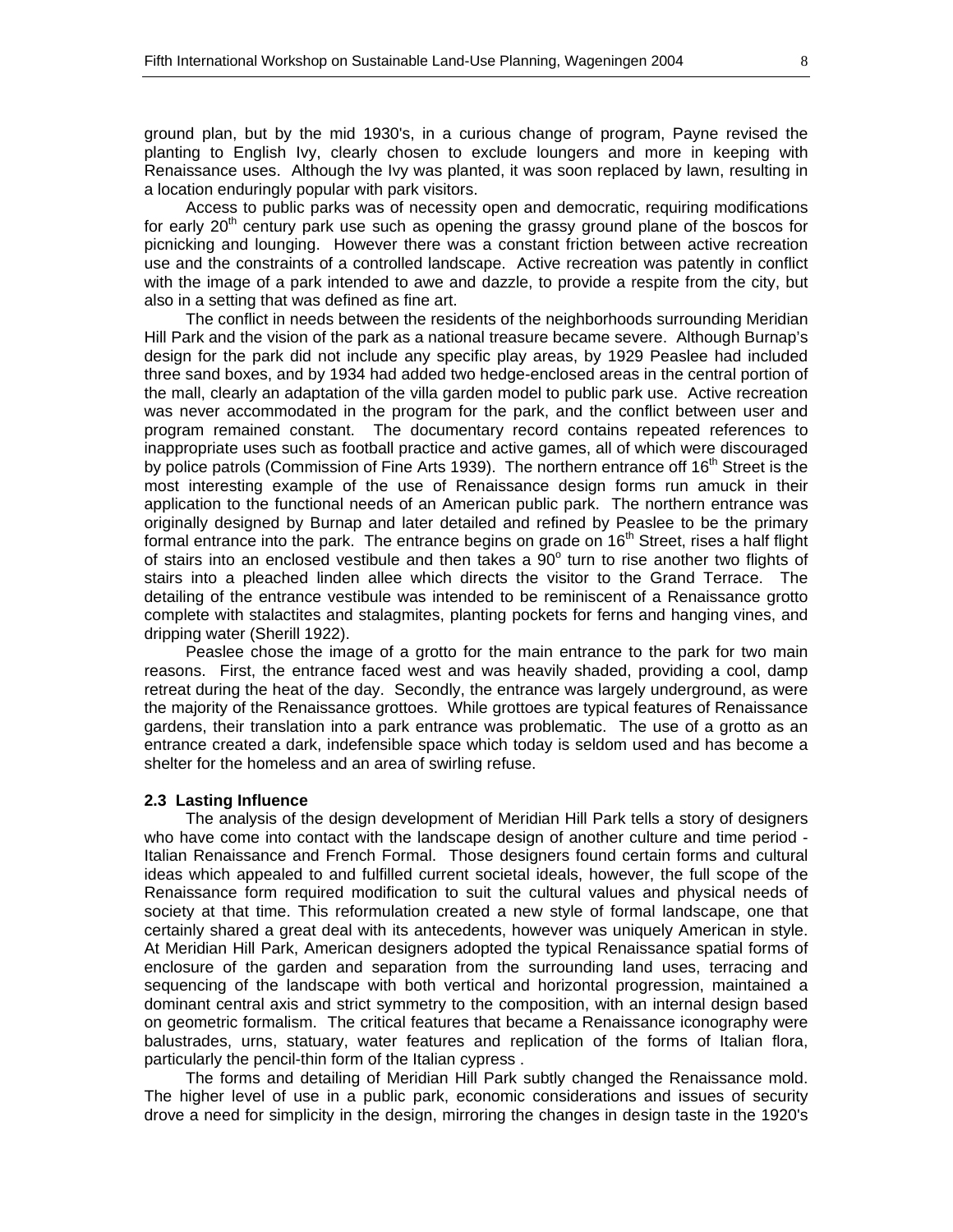and 30's. Axes were invariably terminated with a major feature, dictated at least in part by the constraints of the surrounding urban landscape. Finally, ubiquitous Renaissance features such as the parterre were removed entirely from the scheme, and public access was provided to the grassy hillsides that replaced them.

 The symbolic meaning behind the Renaissance villa gardens was certainly adopted by American designers, using these landscapes to convey the message of power, with high social, economic and political position. In the design of public spaces, the neoclassical landscape was intended to convey a level of dignity, importance and culture to the city and its environs. Particularly at Meridian Hill Park in Washington, D.C., the development of an American Renaissance Park was intended to show the world that the city was world-class, equal to any other power in the world.

 From the forgoing analysis, it is clear that while the neoclassical style was based on an imitation of the Italian Renaissance and other formal European landscapes, it transcended pure imitation to become a formal American style. Although heavily influenced by published photographs and writings of the period which reinforced the retention of iconography and sceniography, the style evolved over the first half of the century to become a simplified homage to Renaissance landscapes. That style, although swept aside by modernism and successive periods, had considerable influence in the development of the American landscape.

#### **3. CULTURAL INTETEGRATION OF THE SOUTHERN PLANTATION**

 As a form of material culture, plantation landscapes impart a message of the political, social, cultural and economic realities of their time. In an analysis of the low country landscape of South Carolina, that message can be found in the specific interplay of architectural and landscape forms. The text of the forms describes power and control, and the placement of the plantation owner at the center of the microcosm. Providing explicit messages of domination and subjugation, the interplay of plantation architecture and landscape supported the social, cultural and political dictates of the institution of slavery.

 Southern antebellum plantations have a dual position in American culture: they are understood by scholars and lay people alike as icons of wealth, power and prestige and also as the locus of enslavement and repression.<sup>1</sup> While the southern plantation produced a landscape of enduring design appeal, the reality of its form and development is much more complex than this focus on material wealth would indicate. Plantations functioned on the basis of power and control – the power of the plantation owner to control the actions of the slaves. Without the assertion of both, the plantation social structure would have weakened, and the functional basis of the plantation economy disintegrated. As such, the landscape contains both the opulent, favored view of the owner, along with the darker side of slavery.

 Although the land owners of the low country came from a variety of cultural and religious backgrounds, English attitudes, values and social hierarchy wielded a tremendous influence among the plantion owner class, becoming the basis of the emerging low country society. In England, Georgian ideals and world view held sway during the late  $17<sup>th</sup>$  and early 18<sup>th</sup> centuries, "with its striving for balance, order, symmetry, segmentation, and standardization." The Georgian style was intended to demonstrate understanding of the laws of nature. Those laws were rational, and as such, "the implications of these homes and landscapes were to convince people that a rational social order based on nature was possible and that those with such access to its laws were its natural leaders." The Georgian conceptual order "segregates, subdivides, stresses the intellect and the individual and focuses on order and control." This form, particularly that of order and control, was well suited to a plantation regime where the control of the planter (the minority) was exerted over the slave population (the vast majority). Architecturally, this order took the form of Georgian and Palladian styles, as it did in other areas of the southern United States. Planters in the low country and through the south maintained their status in the social and political order based on two commodities: slaves and arable land. Therefore, the message of wealth, power and status was conveyed by three distinct aspects of the plantation: the visible area of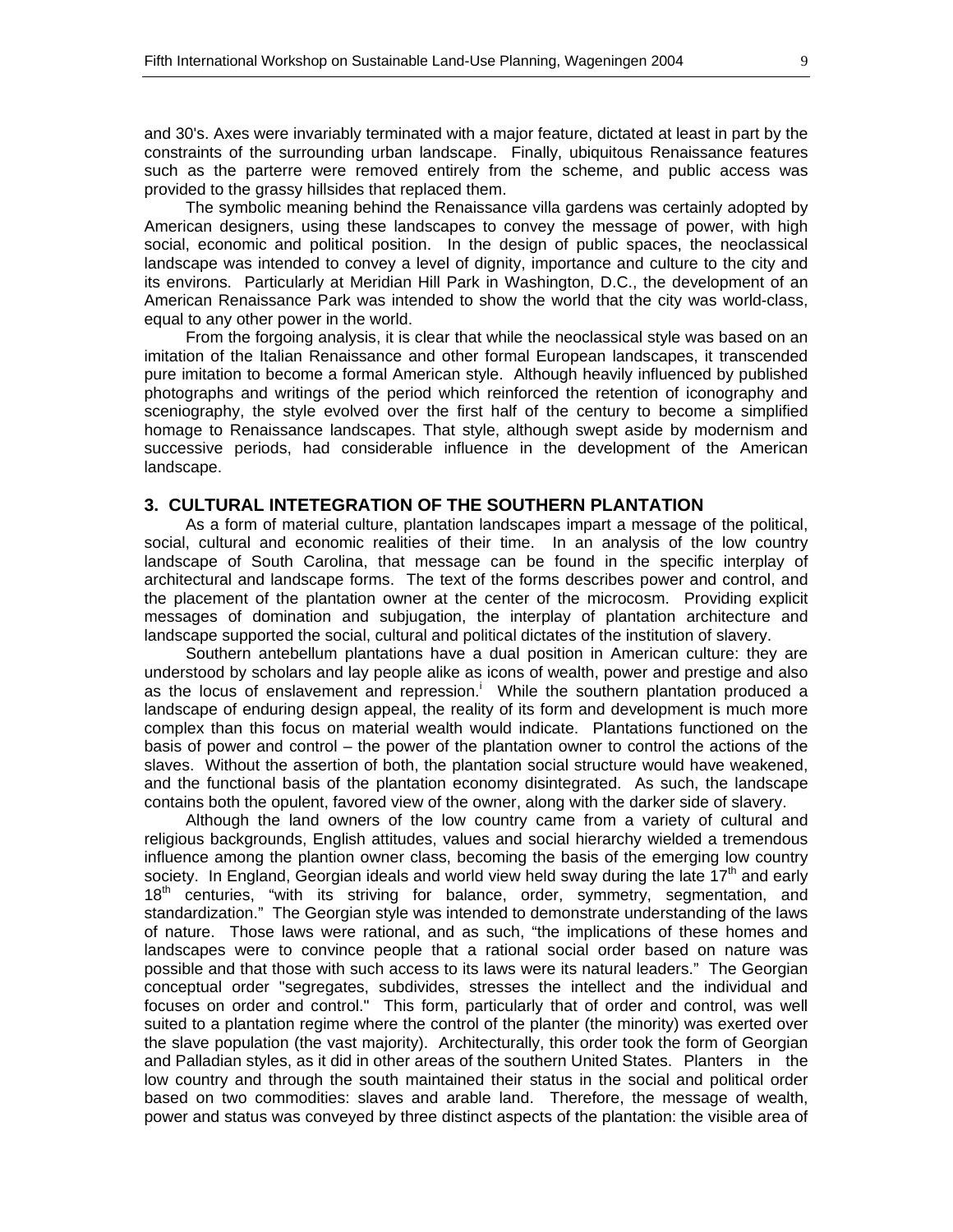cultivated land, the apparent size of the plantation owner's house and the display of the ownership of slaves. Although most of the show plantations, particularly along the Ashley, were relatively small, and were rarely the seat of major commodity production, they were the physical locus of the expression of wealth and power. Thus it was incumbent on the design of the landscape to enhance this message.

 Size was key to the message of power, both the size of the plantation house and the size of the plantation grounds. As the center of the plantation composition, the planter's house was the focal point of the core area. Therefore, the house was, if at all possible, set on a knoll or rise to accentuate the architectural foil of raising the living spaces above the ground floor level. Setting the house above the ground floor level, which was used for storage and offices, required visitors to climb stairs - to move upward in space - to enter the house. It was very unusual for a low country house to be designed without this separation from the ground plane. The size of the house was further accentuated with flankers, which were either detached or architecturally linked to the main house by a walkway.

 Many of the plantations were designed and built with all of the outbuildings in a bilateral spatial arrangement, emphasizing the ideals of symmetry and geometry. But the most consistent feature of the plantation landscape, whether show or lesser status plantation, was the use of the avenue to set the context for entry into the estate (see Figure 4). In very few instances were the avenues which linked the plantation house to the public road any form other than a straight line. The sense of arrival at the plantation domain was heightened through the use of gates. However, the demarcation was largely symbolic: plantation plats rarely show a fence extending out from the gates, and the gates marked the entrance to the plantation core area, not the edge of the entire plantation land holdings.

#### **3.1 Plantation House and Slave Communities**

 A key measure of the wealth and power of the plantation owner was the number of human beings that he or she owned. Conversely, the concept of being owned and classed as property was extremely degrading for the members of the slave community. The term "power" in Orser's 1988 analysis of plantation structure refers to the ability of owners to control direct producers, with that control extending to the use of space. We could argue that this expression of control over space is the single most eloquent and enduring expression of power and social relations in the plantation landscape - in fact in any landscape.

 The physical manifestation of the dominion of the plantation owner over the slave community took a number of forms. Architecturally the quarters were small in relation to the plantation house, emphasizing the disparity between slave and owner. However, it is the placement of the quarters in space and their relationship to the locus of power that was even more significant in the domination of the plantation world. Since the ownership of human beings was a defacto statement of power, it was a logical conclusion that these human beings would be displayed. This display took a number of forms that can be grouped and ranked into four general approaches to the placement of slave communities, from the most to least common:

1. located at a distance from the plantation house to prevent the noise, etc. from interfering with genteel living, but visually linked as part of the plantation complex (shown in figure 4);

2. located close to the main house to exert physical dominion over the slaves;

3. located in a row situated on either side of the avenue to showcase them; and

4. in a few cases located at the center of an active village, with the plantation house dominating the physical center.

In a few instances, the situation of the plantation house as the center of the plantation microcosm was reinforced by the use of a radial pattern for the avenue and supporting plantation roads, with the slave quarters located on one or more of the radial arms.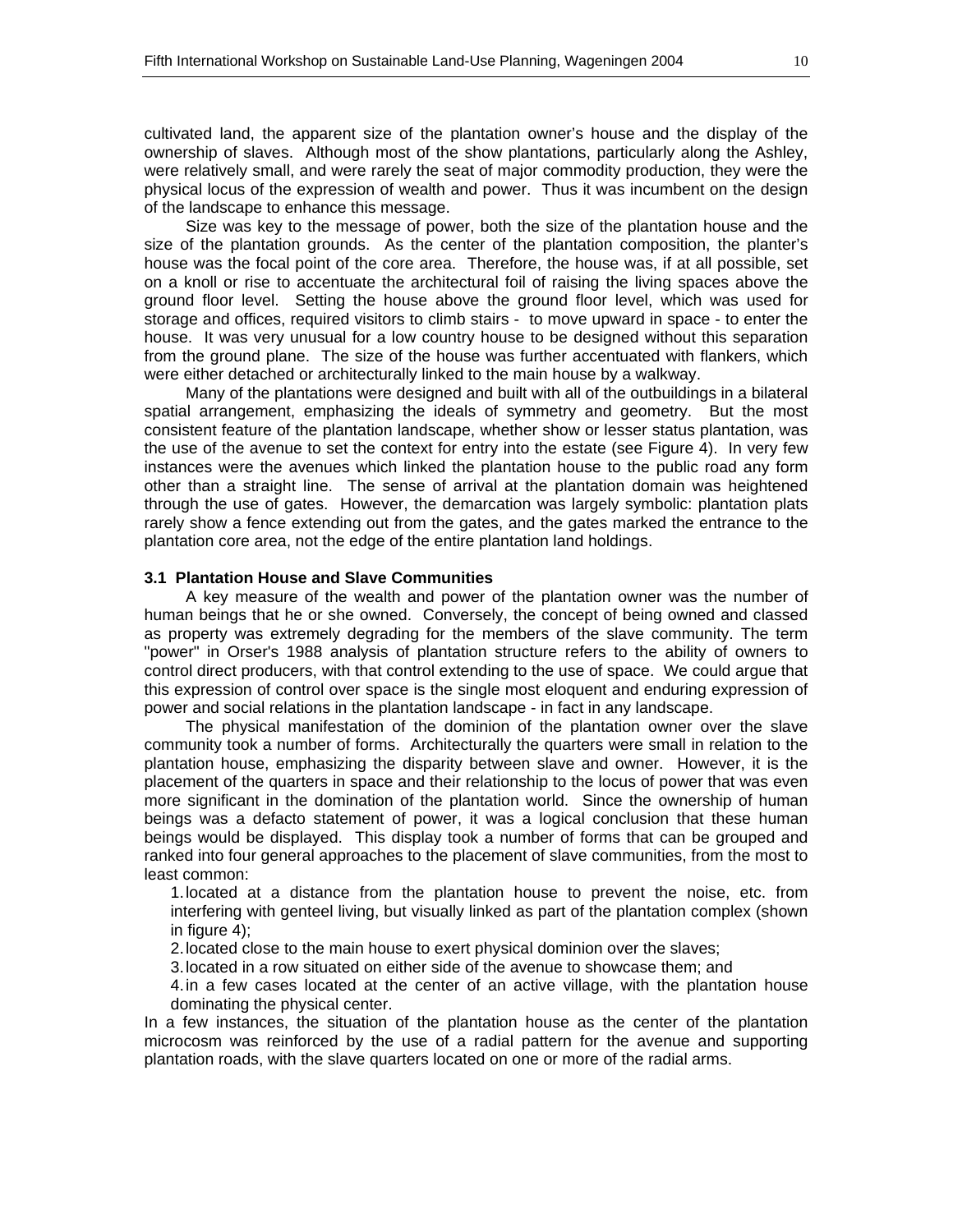



These various approaches to physical design had significant effects on the function and defensibility of space in the slave communities. In most cases, the slave communities, the majority of which were in a street or grid pattern, did not have a plantation road leading through them. While the plantation owner was able to ride and visit anywhere in the plantation that he or she so desired, the fact that no major road ran through the quarters had the result of reserving some space that the slave community could identify as its own. Thus the settlement could function as a community with defensible space and a hierarchy of private, semi-private and community space. This hierarchy was in some instances reinforced by the use of fencing between and behind the quarters, and in rare instances the entire slave community was surrounded by a fence. This use of fencing defined the "street," or the area between the rows of quarters, as community space. It is in this space that most of the photographic records of the quarters reflect an active community life.

 Conversely, the result of the placement of the slave quarters on either side of the avenue was a loss of community space. Instead of creating defensible space, with a perceptual community boundary, the street became public space, frequented by visitors to the plantation. Thus the sense of community domain, coherence and the freedom of the inhabitants to engage in social interaction was curtailed.

 While the plantation owner exerted strict control over the landscape, the balance of power and control on the plantation was not held without resistance on the part of the slave community. The population of the low country was overwhelmingly composed of slaves of African origin or heredity - on any single plantation, for every owner and his or her family, there were tens to hundreds of slaves living in the communities dispersed throughout the plantation and associated holdings. This inequality of numbers was exacerbated by the fact that plantation owners did not remain on the plantations during the summer months, and many plantations were left without a white presence at all. A review of census records for the period between 1790 and 1840 indicates that up to 25% of the plantations were left only under the control of a driver, a trusted member of the slave community.

 Many researchers have discussed and identified various forms of active resistance by slaves, generally in the form of actions that would impact the owner's profits. This included, anything from work slow downs to crop and equipment sabotage. As active, and in many cases as successful as this resistance was, the resistance and the consequent level of power held by the slave community, nor their cultural influence, is readily visible in the structure of the landscape. The plantation landscapes as a whole exhibit a high degree of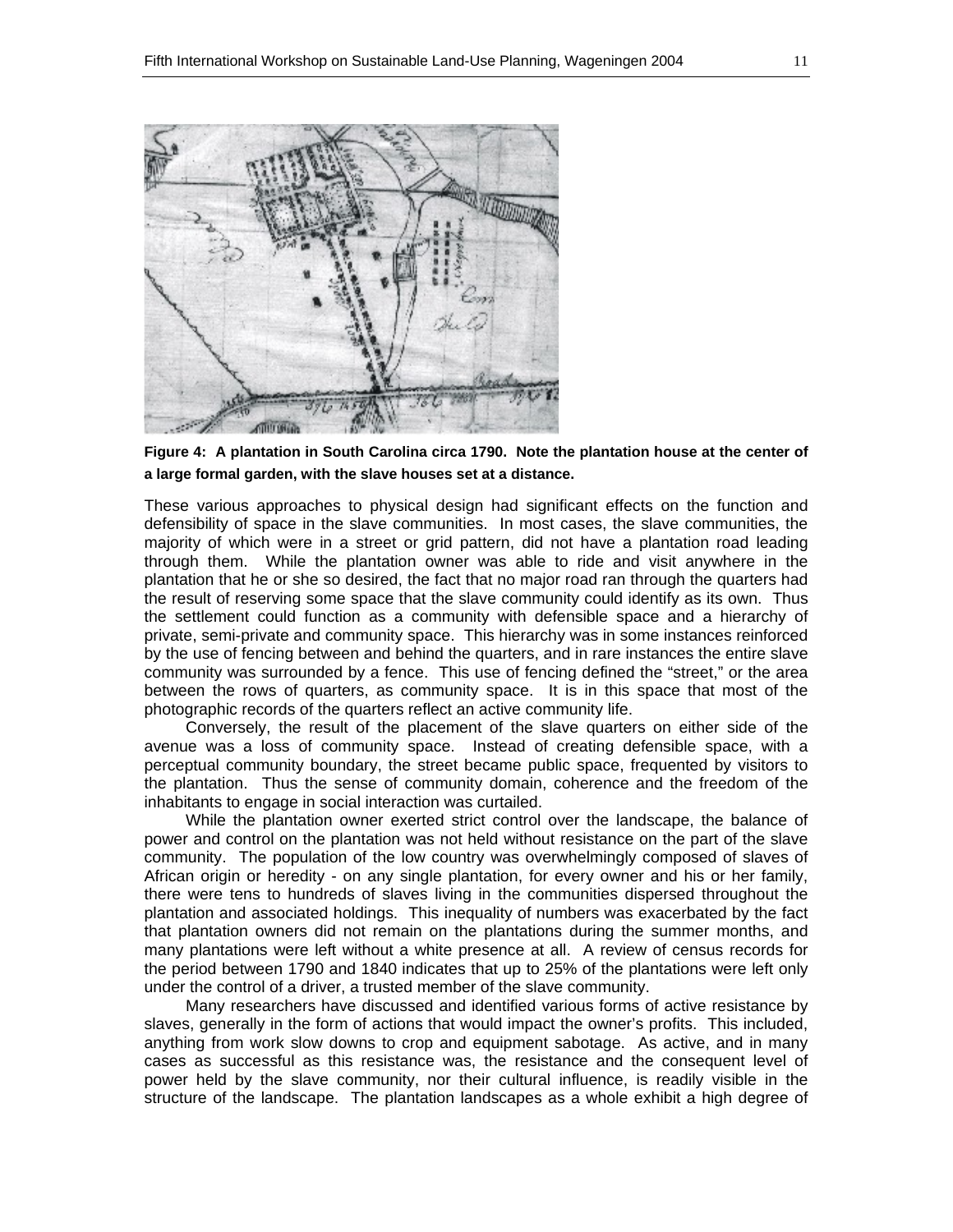conformity and regimentation, indicative of the plantation owner's overwhelming control over the physical design and layout of the landscape.

#### **4. SUMMARY**

 These two cases illustrate two different vectors of landscape change and formation. In terms of the neoclassical landscape at Meridian Hill, design ideas migrated from Italy to the United States through the physical movement of objects, and the movement of ideas by the designers who visited and wrote about the Italian Renaissance landscapes. In the southern plantation, the landscape development is influenced by the migration to two different groups of cultural origin or the domination of one over the other. Although these cases are different in their vectors and expressions, they have one underlying commonality: when confronted with landscapes that did not support their cultural and social patterns, they resulted in either change or abandonment.

 At Meridain Hill, this is scene in the confilct of use between active and passive recreation and the use of the grotto as an entrance to the park. Acceptance of user needs is scene in the modification of the design of boscos and partarres from the original Rennaisance concep. In the southern plantations, the realities of cultural change is evident only after the end of slavery. After emancipation, former slaves formed new communities that transformed geometric settlements into irregular enclaves of homes occupied b family relatives.

 The cases explored here identify an initial investigation into a conceptual theory for landscape change. They illustrate the power of cultural cognition and its effect on the adoption or rejection of forms from another culture. Outside design ideas can be imposed on a culture, however, those that are irrelevant will be rejected. The findings reinforce the primacy of local versus world culture. By identifying cultural relevance or irrevelevance, local communities can adopt new design ideas.

#### **4. REFERENCES**

Pregill, P. and N. Volkman, Landscapes in History: Design and Planning in the Eastern and Western Traditions. 2nd. ed. Vol. 1. 1993, New York, N.Y.: John Wiley.

Leone, M.P., The Georgian Order as the Order of Merchant Capitalism in Annapolis, Maryland, in The Recovery of Meaning: Historical Archaeology in the Eastern United States, M.P. Leone and P.B. Potter, Jr., Editors. 1988, Smithsonian Institution Press: Washington, D.C. p. 235-261.

Morgan, K.N., ed. Shaping an American Landscape. 1995, Hood Museum of Art, Dartmouth College and University Press of New England: Hanover, New Hampshire. 199.

Davidson, R.W., Past as Present: Villa Vizcaya and the 'Italian Garden' in the United States. Journal of Garden History, 1992. 12(1): p. 1-28.

Kenworthy, R.G., Published Records of Italianate Gardens in America. Journal of Garden History, 1990. 10(1): p. 10-70.

Carr, E., National Historic Landmark Nomination: Meridian Hill Park. 1993, U.S. Department of the Interior, National Park Service: Washington, D.C.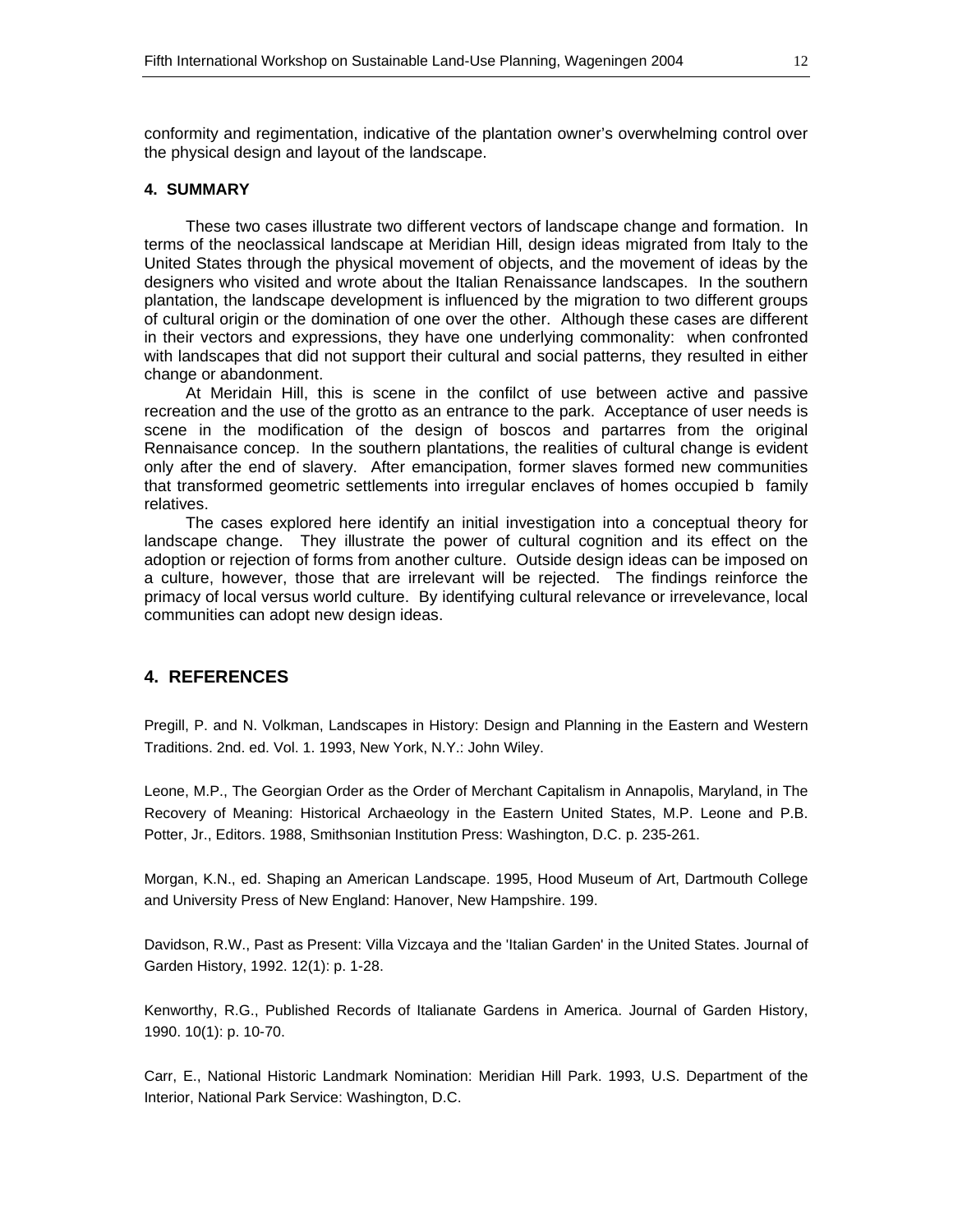Provine, D.S., Preliminary Inventory of the Records of the Commission of Fine Arts. 1976, National Archives and Records Service, General Services Administration: Washington, D.C.

Trigger, B.G., The Determinants of Settlement Patterns, in Settlement Archaeology, K.C. Chang, Editor. 1968, National Press: Palo Alto, California. p. 53-70.

Deetz, J.F., Material Culture and Worldview in Colonial Anglo-America, in The Recovery of Meaning: Historical Archaeology in the Eastern United States, M.P. Leone and P.B. Potter, Jr., Editors. 1988, Smithsonian Institution Press: Washington, D.C. p. 355.

Deetz, J.F., Cultural Patterning of Behavior as Reflected by Archaeological Methods, in Settlement Archaeology, K.C. Chang, Editor. 1968, National Press Books: Palo Alto, California. p. 31-42.

Platt, C.A., Italian Gardens. 1896.

Wharton, E., Italian Villas and Their Gardens. Vol. 1. 1904, New York, N.Y.: The Century Company.

Latham, C., The Gardens of Italy, Volume I. Vol. 1. 1905, New York, N.Y.: Charles Scribners Sons.

Brown, G., ed. European and Japanese Gardens. 1902, Henry T. Coates: Philadelphia.

Lowell, G., ed. American Gardens. 1 ed. 1902, Bates & Guild Company: Boston.

Shepherd, J.C. and G.A. Jellicoe, Italian Gardens of the Renaissance. Library Edition, 1966 ed. Vol. 1. 1925, New York, N.Y.: Architectural Book Publishing Co., Inc. 118.

Nichols, R.S., Italian Pleasure Gardens. 1928, New York, N.Y.: Dodd, Mead & Company. 309.

Lazzaro, C., The Italian Renaissance Garden. Vol. 1. 1990, New Haven, Connecticut: Yale University Press. 337.

Emmet, A., Faulkner Farm: An Italian garden in Massachusetts. Journal of Garden History, 1986. 6(2): p. 162-178.

Architrave and Land Ethics, ., Meridian Hill Park Cultural Landscape Report. 1998, National Park Service, National Capital Region, Rock Creek Parks: Washington, D.C.

Moore, C., ed. The Improvement of the Park System of the District of Columbia. 1902, Government Printing Office: Washington, D.C. 171.

American Academy in Rome, Annual Report of the American Academy in Rome, 1916-1917. 1916, American Academy in Rome,: Rome. p. 96, 98.

Burnap, G., Parks: Their design, equipment and use. 1916, Philadelphia: J. B. Lippincott Company. 320.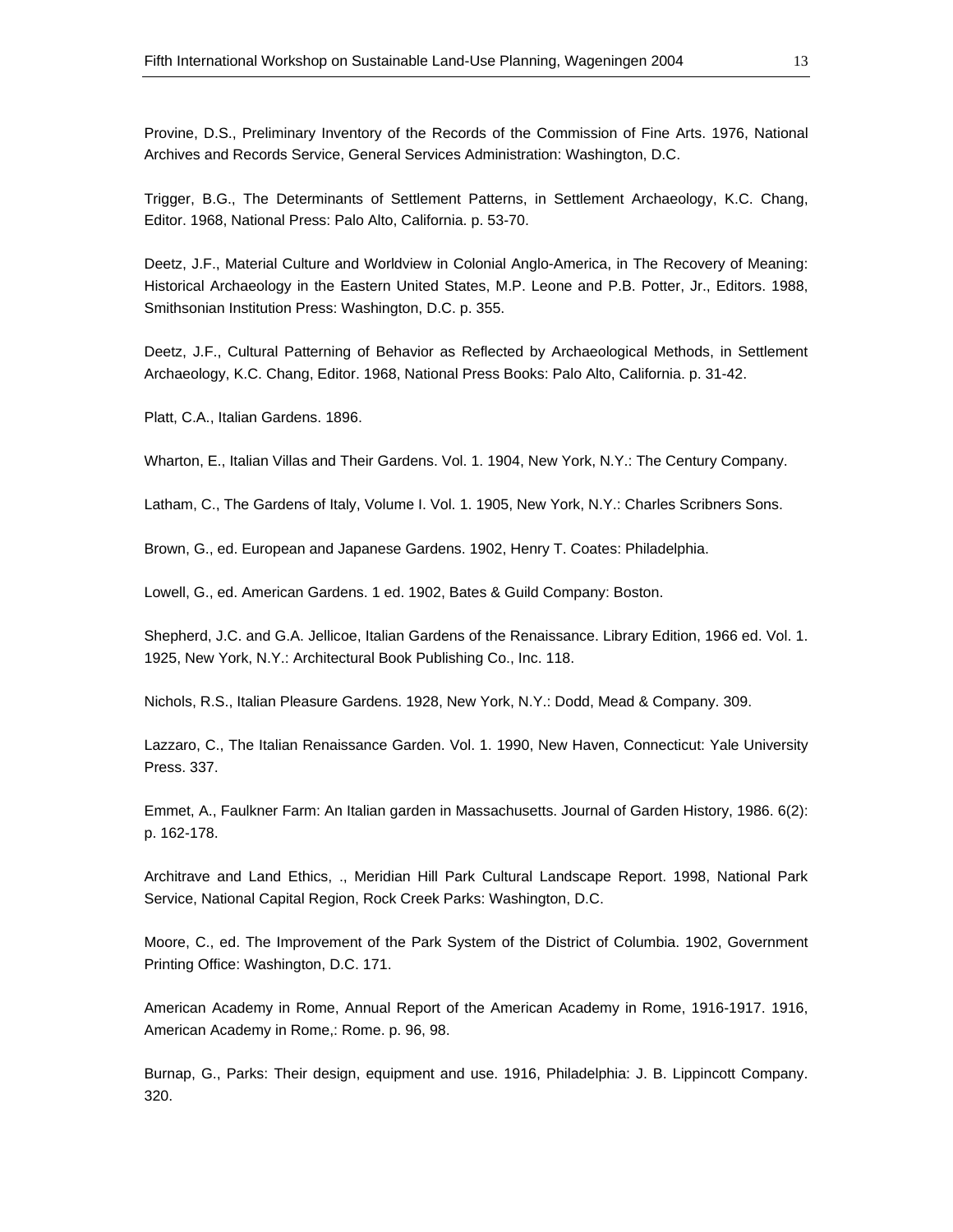Horace W. Peaslee November 9, 1884 - May 19, 1959 A Biographical Minute. Landscape Architecture, 1959: p. 257.

Horace Whittier Peaslee, in The National Cyclopedia of American Biography. 1962, James T. White & Company: New York, N.Y. p. 5.

Peaslee, H.W., C. Marshall Finnan. 1935, National Archives: Washington, D.C.

Commission of Fine Arts, Meridian Hill Park: Extract from Minutes of Commission of Fine Arts November 17, 1939. 1939, National Archives: Washington, D.C.

Vitale, F., Charles Moore. 1927, National Archives: Washington, D.C.

Vitale, F., Col. U. S. Grant, III, Director, Public Buildings and Public Parks. 1928, National Archives: Washington, D.C.

Vitale Brinckerhoff and Geiffert, Planting Plan Meridian Hill Park, Washington, D.C.. 1920, National Archives: Washington, D.C.

National Park Service Eastern Division Bureau of Planning and Design, Meridian Hill Park Planting Plan - from original plan of Vitale, Brinckerhoff and Geiffert. 1935, National Archives: Washington, D.C.

Cammerer, A.B., Director, National Park Service, Gilmore D. Clarke, Chairman, Commission of Fine Arts. 1939, National Archives: Washington, D.C.

Tompkins, S.K., A Quest for Grandeur: Charles Moore and the Federal Triangle. Vol. 1. 1993, Washington, D.C.: Smithsonian Institution Press. 156.

Kohler, S.A., The Commission of Fine Arts: A Brief History 1910 to 1995. 1996, Washington, D.C.: Commission of Fine Arts.

Morgan, K., Platt, Charles A., in Pioneers of American Landscape Design II, C.A. Birnbaum and J.K. Fix, Editors. 1995, National Park Service, Historic Landscape Initiative: Washington, D.C. p. 118-121.

Commission of Fine Arts, Minutes of April 4, 1913. 1913, National Archives: Washington, D.C.

Peaslee, H.W., Architect, Col. C. S. Ridley, Officer in Charge of Public Buildings and Grounds. 1918, National Archives. Records of the Office of Public Buildings and Public Parks of the National Capital-Records of the Engineering Division.: Washington, D.C.

Gilbert, C., Commission of Fine Arts, Col. Wm. W. Harts, Secretary Commission of Fine Arts. 1915, National Archives: Washington, D.C.

Hamlin, A.D.F., Italian Gardens, in European and Japanese Gardens, G. Brown, Editor. 1902, Henry T. Coates: Philadelphia. p. 11-66.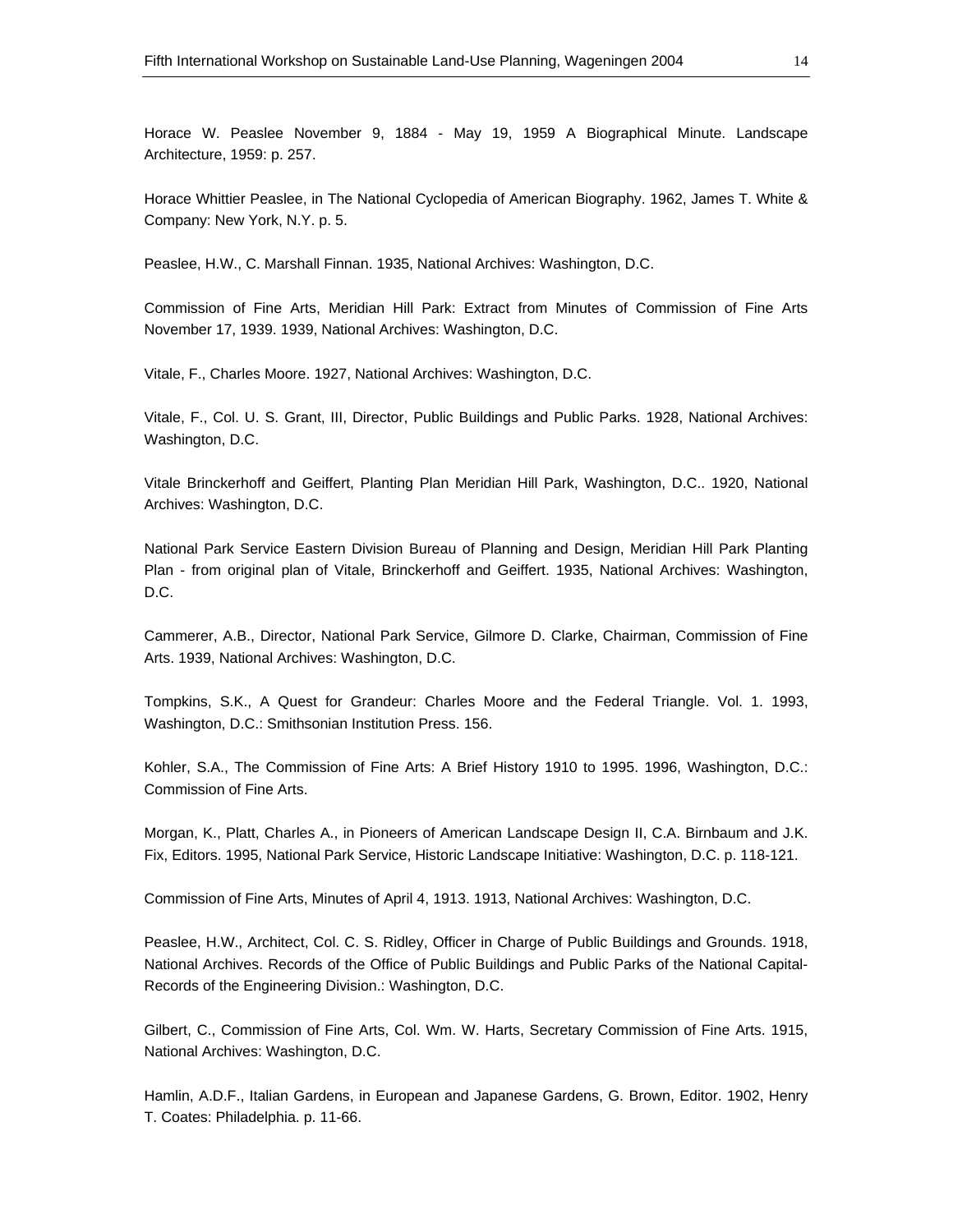Peaslee, H.W., Series of Photographs from Italian Renaissance Gardens, in Peaslee Collection. 1914, American Institute of Architects: Washington, D.C.

Peaslee, H.W., Col. U. S. Grant, III, Director, Public Buildings and Public Parks. 1930, National Archives: Washington, D.C.

Howard, J.G., French Gardening and its Master, in European and Japanese Gardens, G. Brown, Editor. 1902, Henry T. Coates: Philadelphia. p. 96-128.

Commission of Fine Arts, Meridian Hill Park, Lower Garden: Extract from Minutes of Meeting of the Commission of Fine Arts, held in Washington, D.C., May 24th, 1928. 1928, National Archives: Washington, D.C.

Platt, C.A., Charles Moore, Commission of Fine Arts. 1930, National Archives: Washington, D.C.

Peaslee, H.W., Meridian Hill Park. 1936, National Park Service, National Capital Area Parks: Washington, D.C.

Peaslee, H.W., Col. U. S. Grant, III, Director, Public Buildings and Public Parks. 1928, National Archives: Washington, D.C.

Greenleaf, J., Special Commissioner, Commission of Fine Arts, Colonel, C. S. Ridley, Office in Charge of Public Buildings and Grounds. 1919, National Archives: Washington, D.C.

Vitale, F., Charles Moore. 1930, National Archives: Washington, D.C.

Sherill, C.O.L.C.C.o.E., Mr. Kibler, Luray, Va.. 1922, National Archives, Records of the Office of Public Buildings and Public Parks of the National Capital -Records of the Engineering Division: Washington, D.C.

Peaslee, H.W., Arno B. Cammerer, Director, National Parks, Buildings and Reservations. 1934, National Archives: Washington, D.C.

Regulating Height of Buildings on Certain Streets in the District of Columbia. 1919.

Gist, G.C., H. P. Caemmerer, Secretary, Commission of Fine Arts. 1937, National Archives: Washington, D.C.

Peaslee, H.W., Col. U. S. Grant, III, Director, Public Buildings and Public Parks. 1930, National Archives: Washington, D.C.

Thompson, J.W., The Rebirth of New York City's Bryant Park. 1997, Washington, D.C.: Spacemaker Press.